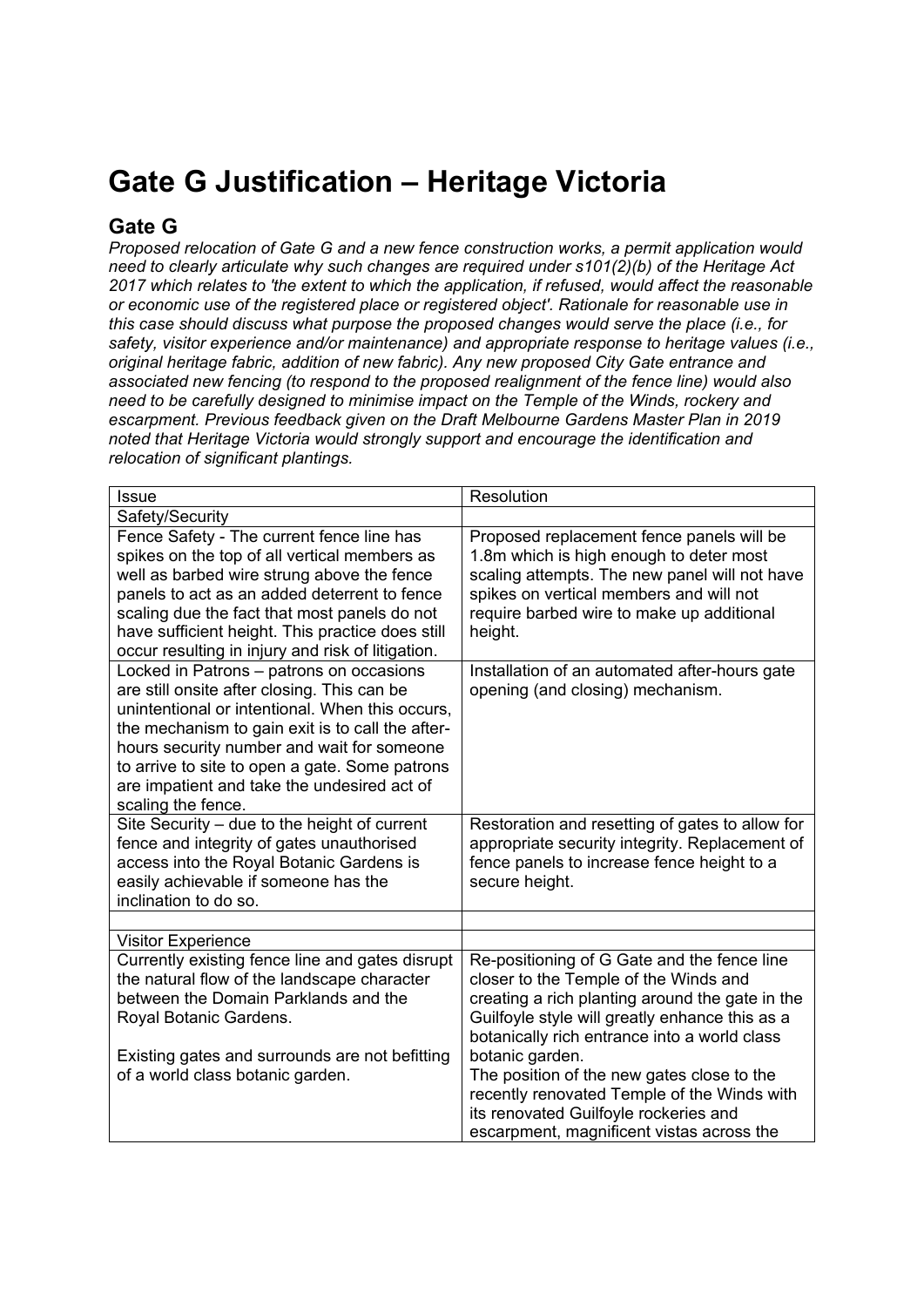|                                                                                                                                                                                                                                                                  | Northeast of Melbourne, and the proposed<br>new planting will provide an outstanding<br>visitor experience.<br>The position of the gates has been sensitively<br>selected so that site lines to the Temple of<br>the Winds are not compromised.<br>There will be an opportunity at this entry point<br>to interpret the layered and rich history of<br>Place.<br>The removal of the fence between G Gate<br>and Lych Gate will allow for a continual flow<br>of the current "park like" landscape character,<br>creating a seamless transition between the<br>Domain Parklands and Royal Botanic<br>Gardens. This will also allow garden<br>elements of the Domain such as the Fern<br>Gully Grotto and the Pillars of Wisdom to be<br>better integrated into the total landscape.<br>Any significant rare or threatened plant<br>material that currently sits outside the<br>proposed new alignment will be relocated to<br>within the gardens and integrated into the<br>new planting design.<br>Realignment of the gates and fence will<br>increase 24/7 green space available to the<br>public. |
|------------------------------------------------------------------------------------------------------------------------------------------------------------------------------------------------------------------------------------------------------------------|-----------------------------------------------------------------------------------------------------------------------------------------------------------------------------------------------------------------------------------------------------------------------------------------------------------------------------------------------------------------------------------------------------------------------------------------------------------------------------------------------------------------------------------------------------------------------------------------------------------------------------------------------------------------------------------------------------------------------------------------------------------------------------------------------------------------------------------------------------------------------------------------------------------------------------------------------------------------------------------------------------------------------------------------------------------------------------------------------------|
|                                                                                                                                                                                                                                                                  |                                                                                                                                                                                                                                                                                                                                                                                                                                                                                                                                                                                                                                                                                                                                                                                                                                                                                                                                                                                                                                                                                                     |
| <b>Plant material</b>                                                                                                                                                                                                                                            | Improve planting and build on the current<br>collection of plants that prevails in this area<br>with a focus on succulent species                                                                                                                                                                                                                                                                                                                                                                                                                                                                                                                                                                                                                                                                                                                                                                                                                                                                                                                                                                   |
|                                                                                                                                                                                                                                                                  |                                                                                                                                                                                                                                                                                                                                                                                                                                                                                                                                                                                                                                                                                                                                                                                                                                                                                                                                                                                                                                                                                                     |
| Original Heritage Fabric                                                                                                                                                                                                                                         |                                                                                                                                                                                                                                                                                                                                                                                                                                                                                                                                                                                                                                                                                                                                                                                                                                                                                                                                                                                                                                                                                                     |
| The proposed changes may present a risk to<br>existing heritage fabric                                                                                                                                                                                           | The Royal Botanic Gardens are committed to<br>retaining and restoring Lych Gate in its<br>current location. Any restoration works will be<br>dependent on securing funding.<br>The Royal Botanic Gardens are committed to<br>working with Heritage Victoria to<br>appropriately acknowledge the historic<br>alignment of the gates and fence.                                                                                                                                                                                                                                                                                                                                                                                                                                                                                                                                                                                                                                                                                                                                                       |
|                                                                                                                                                                                                                                                                  |                                                                                                                                                                                                                                                                                                                                                                                                                                                                                                                                                                                                                                                                                                                                                                                                                                                                                                                                                                                                                                                                                                     |
| Economic Use<br>The Royal Botanic Gardens Victoria, like                                                                                                                                                                                                         | The Royal Botanic Gardens Melbourne                                                                                                                                                                                                                                                                                                                                                                                                                                                                                                                                                                                                                                                                                                                                                                                                                                                                                                                                                                                                                                                                 |
| most organisations, are under increasing<br>pressure to increase revenue streams to<br>ensure long term viability. One of the ways<br>that has been identified to do this is through<br>functions and events, while limiting impacts of<br>overall site amenity. | Master Plan 2020 - 2040 identified the area<br>between the Temple of the Winds and the<br>current G Gate fence alignment as a suitable<br>location for a small amphitheatre and the<br>necessary discrete infrastructure.                                                                                                                                                                                                                                                                                                                                                                                                                                                                                                                                                                                                                                                                                                                                                                                                                                                                           |